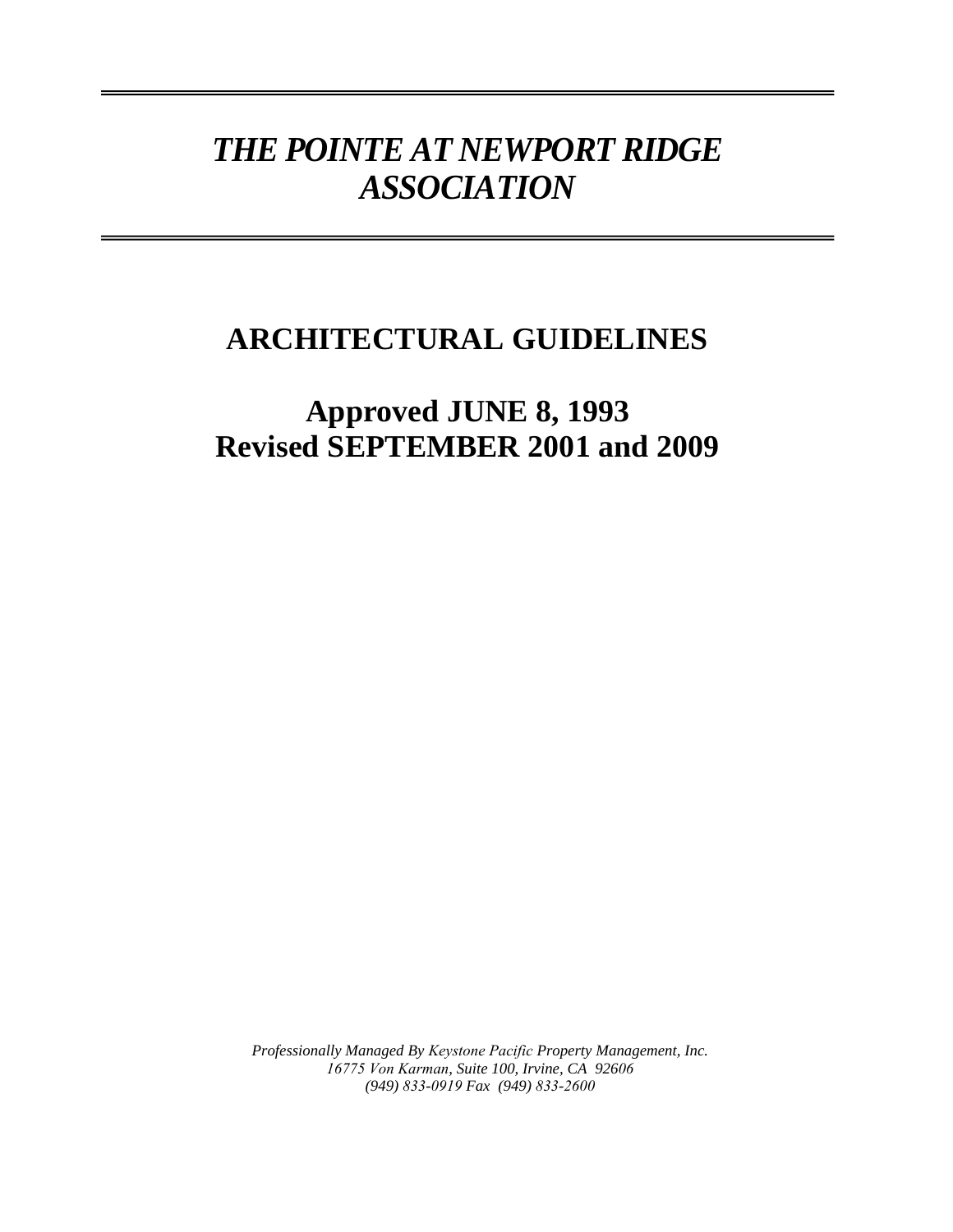| <b>CONTENTS</b> |                                                                                                                                                                                                                                                                                                                                                                                               | <b>PAGE</b>                                                                              |
|-----------------|-----------------------------------------------------------------------------------------------------------------------------------------------------------------------------------------------------------------------------------------------------------------------------------------------------------------------------------------------------------------------------------------------|------------------------------------------------------------------------------------------|
| I.              | <b>INTRODUCTION</b><br>A. Intent of the Guidelines<br><b>B.</b> Architectural Guidelines<br>C. Approval<br>D. Appeal<br>E. Inspection<br>F. City Approval                                                                                                                                                                                                                                     | 1<br>1<br>1<br>1<br>$\overline{2}$<br>$\overline{2}$<br>$\overline{2}$                   |
| П.              | <b>GENERAL SUBMISSION PROCEDURES &amp; REQUIREMENTS</b><br>A. Application Submittal<br>B. Forms<br>C. Required Copies<br>D. Construction Drawings<br>E. Right of Entry<br>F. Neighbor Awareness<br>G. Submittal Fees<br>H. Incomplete Submittals<br>I. Non-Liability<br>Disposition<br>J.<br>K. Time Period<br>L. Inspection<br>M. Appeals<br>N. Enforcement<br>O. Violation<br>P. Amendments | $\boldsymbol{2}$<br>$2333$<br>$333$<br>$33$<br>4<br>4<br>4<br>4<br>4<br>5<br>5<br>5<br>5 |
| Ш.              | <b>GENERAL CONDITIONS OF APPROVAL</b><br>A. Signs<br>B. Hours of Operation<br>C. Temporary Structure<br>D. Streets and Walkways<br>E. Maintenance of Improvements<br>F. Conditions Not Covered<br>G. Construction Equipment<br>H. Drainage                                                                                                                                                    | 5<br>$\frac{5}{5}$<br>6<br>6<br>6<br>6<br>6<br>6                                         |
| IV.             | <b>SUBMITTAL REQUIREMENTS</b><br>A. Submittal Checklist<br><b>B.</b> Minimum Submittal Requirements                                                                                                                                                                                                                                                                                           | 7<br>7<br>7                                                                              |
| V.              | <b>SITE DEVELOPMENT GUIDELINES</b><br>A. Workmanship<br><b>B.</b> General Development Guidelines<br>C. Landscaping and Pool Guidelines<br>D. General Materials and Color Guidelines<br>E. Building Material Guidelines                                                                                                                                                                        | 9<br>9<br>9<br>13<br>14<br>15                                                            |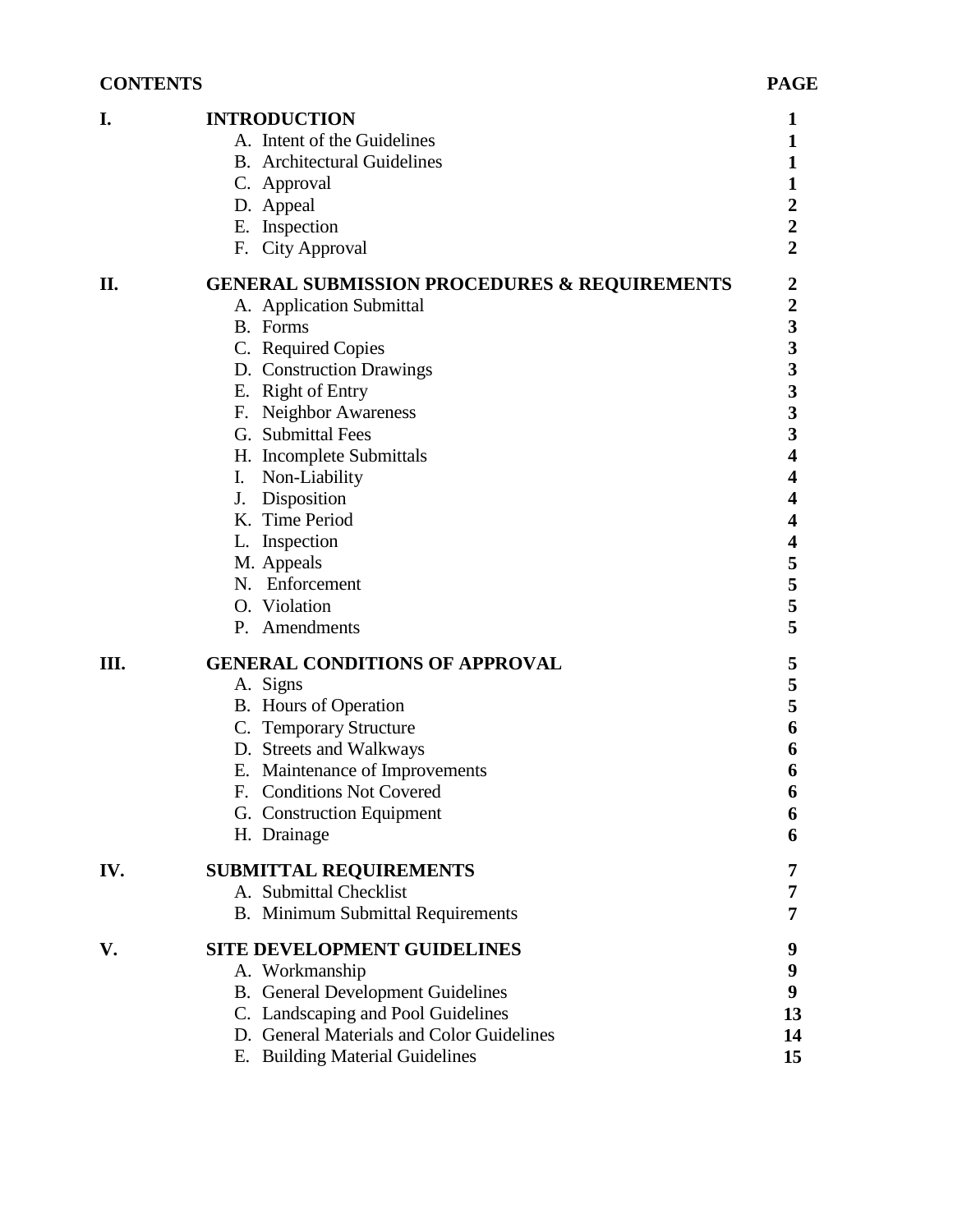### **I. INTRODUCTION**

One of the most important functions of The Pointe at Newport Ridge Association is the preservation of the architectural character of the planned development of the Newport Ridge Community. The Pointe at Newport Ridge Association has been charged with the administration and enforcement of architectural control within the community by the authority given in Article IV of the Declaration of Covenants, Conditions and Restrictions of The Pointe at Newport Ridge (hereinafter referred to as the CC&R's). The CC&R's provide for an Architectural Committee to be appointed (Article IV, Section 4.01) to review all plans and specifications for any improvements proposed to be constructed within The Pointe, and has the authority to approve, conditionally approve or disapprove such proposed improvements. The CC&R's authorize the Architectural Committee to establish and enforce procedural guidelines and rules for reviewing proposed improvements and to assess reasonable fines for violations of such guidelines.

**A. Intent of the Guidelines:** These guidelines are principally concerned with the physical appearance of the community environment.

There are two levels of concern in the Architectural Guidelines: room additions, patio covers, gazebos, which are "architectural" improvements, and planting, flatwork, pools, spas, walls and fences, which are "landscape" improvements. All proposed architectural and landscape improvements are to be submitted to the Architectural Committee for approval. All submittals must include a completed Submittal Checklist along with a completed Architectural Committee Application to be considered. No work is to start prior to Architectural Committee or Board approval of the proposed plans.

**B. Architectural Guidelines:** The CC&R's also provide the authority for the Board of Directors to establish and modify Architectural Guidelines to be administered by the aforementioned Architectural Committee. (Article IV, Section 4.02). Specific Architectural Guidelines have been adopted for the community to complement the type of housing. The guidelines contained herein have been developed for The Pointe at Newport Ridge home by the builder, and may be amended by the Board of Directors (Article IV, Section 4.02).

The Architectural Committee is given the authority by the Board of Directors to establish procedural rules and to assess reasonable fees appropriate to the type and nature of the proposed improvement for which plans have been submitted. (Article IV, Section 4.03c).

**C. Approval:** The Architectural Committee may condition its approval of plans and specifications with such changes it deems appropriate and may require submission of additional plans and specifications or other information or materials prior to approving or disapproving plans and specifications. In the event the Architectural Committee fails to approve or disapprove plans and specifications within thirty (30) days after receipt by the Architectural Committee of all materials requested, such plans and specifications shall be deemed approved. This thirty (30) day period shall begin when the submittal package is deemed complete by the Architectural Committee. (Article IV, Section 4.04c).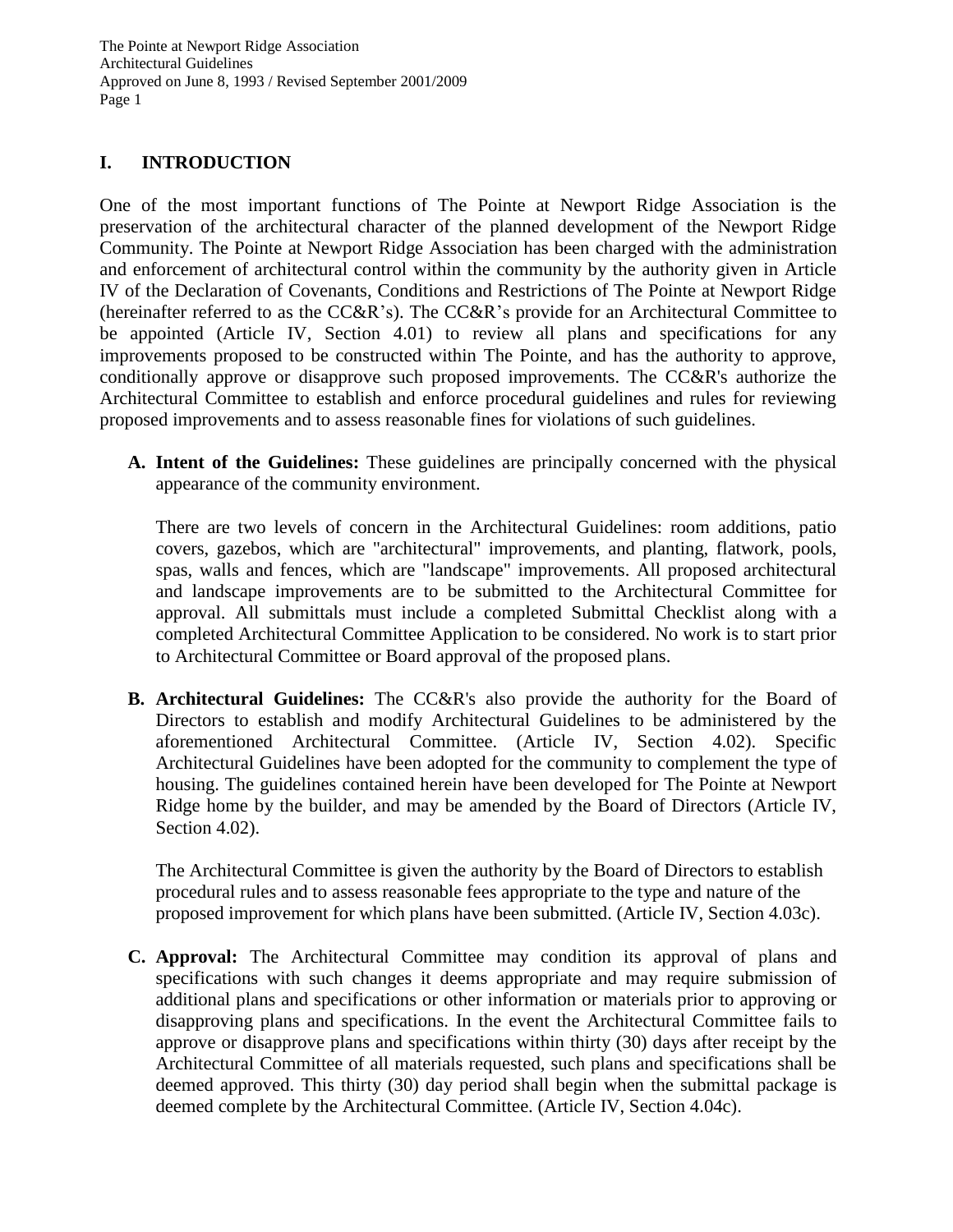- **D. Appeal:** Should the Architectural Committee disapprove plans and specifications submitted, the person submitting such plans and specifications may appeal in writing to the Board of The Pointe at Newport Ridge Association. The written appeal must be received by the Board no more than fifteen (15) days following the decision of the Architectural Committee. (See Article IV, Section 4.06 for a complete discussion of the Appeal process for plans and specifications which have been disapproved.)
- **E. Inspection:** The Architectural Committee may inspect the property in order to review proposed improvements as a part of the approval process. Further, inspections of the completed improvements may be made by the Architectural Committee or designated representatives once the owner has notified the Architectural Committee that the improvements have been completed. This notification to the Architectural Committee must be made within forty-five (45) days of the improvement's completion. Failure to obtain approvals may constitute a violation of the CC&R's and may require disciplinary action as described in the Article "Discipline of Members" of the Bylaws.

In the event of a conflict between the provisions of these guidelines and any other ordinance or regulation (Article XV, Section 15.11), the more restrictive requirements shall prevail.

**F. CityApproval:** Please be aware that approval by the Architectural Committee is for aesthetic purposes only and that all necessary City of Newport Beach building permits must be obtained and that all city and county regulations must be adhered to at all times. After the Committee has approved the plans for aesthetic purposes, the local regulatory agencies must be contacted to be sure that the plans are in compliance with all building, zoning, health and other applicable regulations currently in force.

In the event of a conflict between the provisions of these guidelines and any other ordinance or regulation, the more restrictive requirements shall prevail.

#### **II. GENERAL SUBMISSION PROCEDURES AND REQUIREMENTS**

The approval of any "Improvement" by the Architectural Committee does not waive the necessity of obtaining the required city and county permits. Obtaining a city or county permit does not waive the need for Architectural Committee approval.

**A. Application Submittal:** All applications are to be submitted to The Pointe at Newport Ridge Architectural Committee, via the managing agent for The Pointe at Newport Ridge Association. Applications may be mailed or delivered to:

> The Pointe at Newport Ridge Association c/o Keystone Pacific Property Management, Inc. 16775 Von Karman, Suite 100 Irvine, CA 92606

Telephone inquiries should be directed to (949) 833-2600.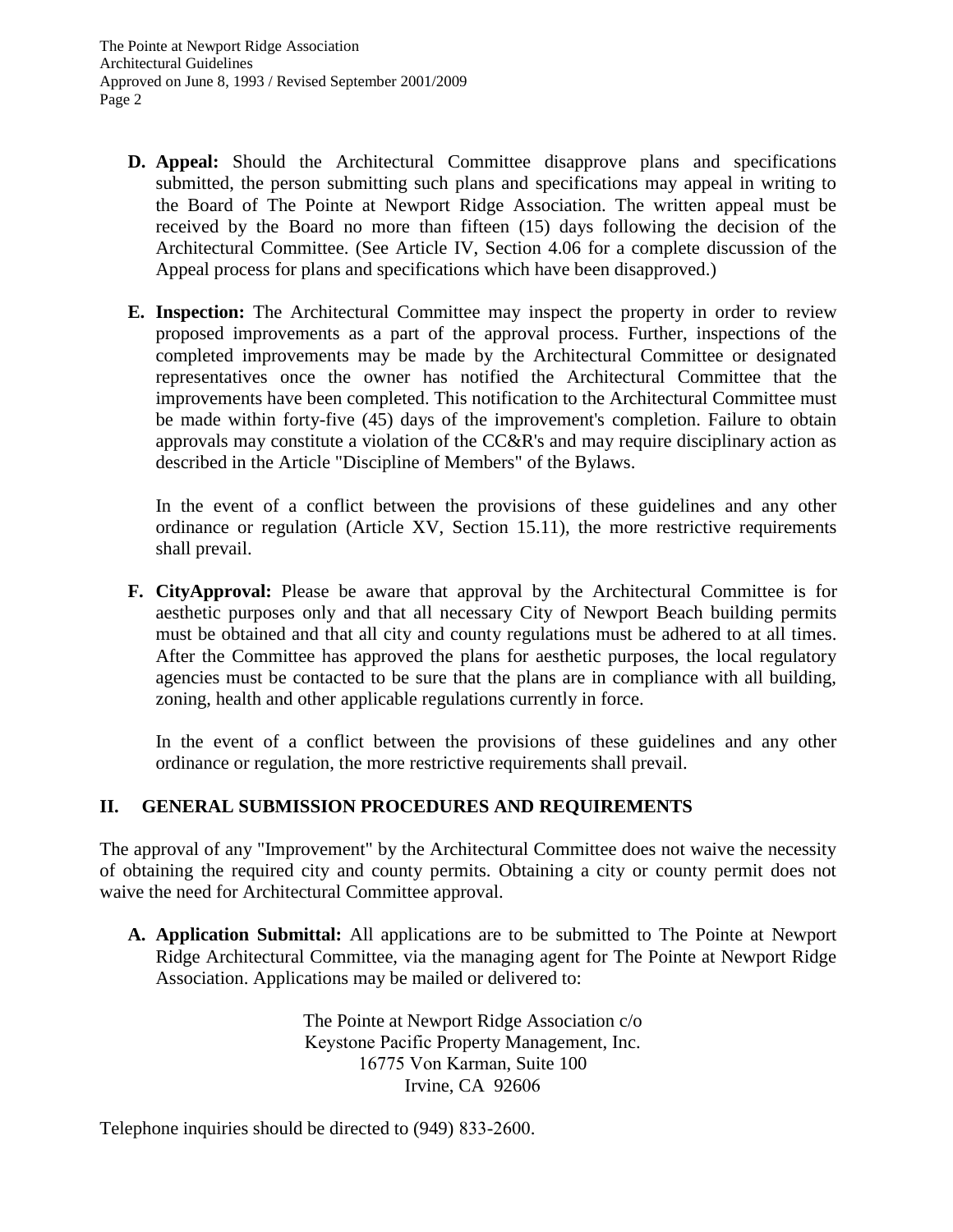- **B. Forms:** All requests for Architectural Committee approval must be made on the standard The Pointe at Newport Ridge Association Architectural Committee Application forms and include a completed copy of the Submittal Checklist and Neighbor Awareness Form. One set of application materials are provided with these guidelines or may be obtained from the management company.
- **C. Required Copies:** Four (4) complete sets of plans, showing the items requested in Section IV of these Guidelines which apply to the appropriate housing type, must be submitted with the application.
- **D. Construction Drawings:** Plans must be prepared in accordance with applicable building codes and with clarity and completeness. It is recommended that work involving major improvements, or work requiring variances be submitted at the preliminary drawing stage for review by both the Architectural Committee and the City of Newport Beach.
- **E. Right of Entry:** If construction work requires the use of common area for purposes of transporting labor and materials, or for the temporary storage of materials for the work, the applicant shall obtain written permission from the Association for the "Right of Entry" during the course of the construction. A copy of this letter granting permission shall be filed with the Architectural Committee prior to the commencement of construction.
- **F. Neighbor Awareness:** The intent of this portion of the Architectural Application form is to advise neighbors who own property adjacent to the proposed work in order to avoid future conflicts. This will necessitate obtaining the signature of your neighbor(s) on the application blank in the spaces provided. The neighbors who must sign the Neighbor Awareness form must also initial each and every sheet of drawings they are shown to review. Please contact the management company to determine which neighbors you must obtain a signature from. In the event of neighbors that are in escrow or uncooperative in reviewing plans, a good faith effort must be made to obtain the signatures as evidenced by furnishing copies to the Architectural Committee of a registered letter transmitting plans and requesting review. **No application will be considered a complete submission until the neighbor awareness condition has been met to the satisfaction of the Architectural Committee.**
- **G. Submittal Fees:** The Architectural Committee requires a five hundred dollar (\$500.00) fee for small jobs such as painting or replacing light fixtures and one thousand dollars (\$1,000.00) for all other architectural and/or landscape improvements. These improvement review fees will be retained until all improvements are complete. There is a two hundred and fifty dollar (\$250.00) fee for all Appeals. Any unused portion of the deposit will be returned to homeowners after the final inspection is completed.

All submittal fees may be amended by the Architectural Committee from time to time as the cost of review varies. Architectural Committee to cover the cost of retaining professional consultants.

In addition to a security deposit, the Architectural Committee may require an indemnity bond or restoration agreement.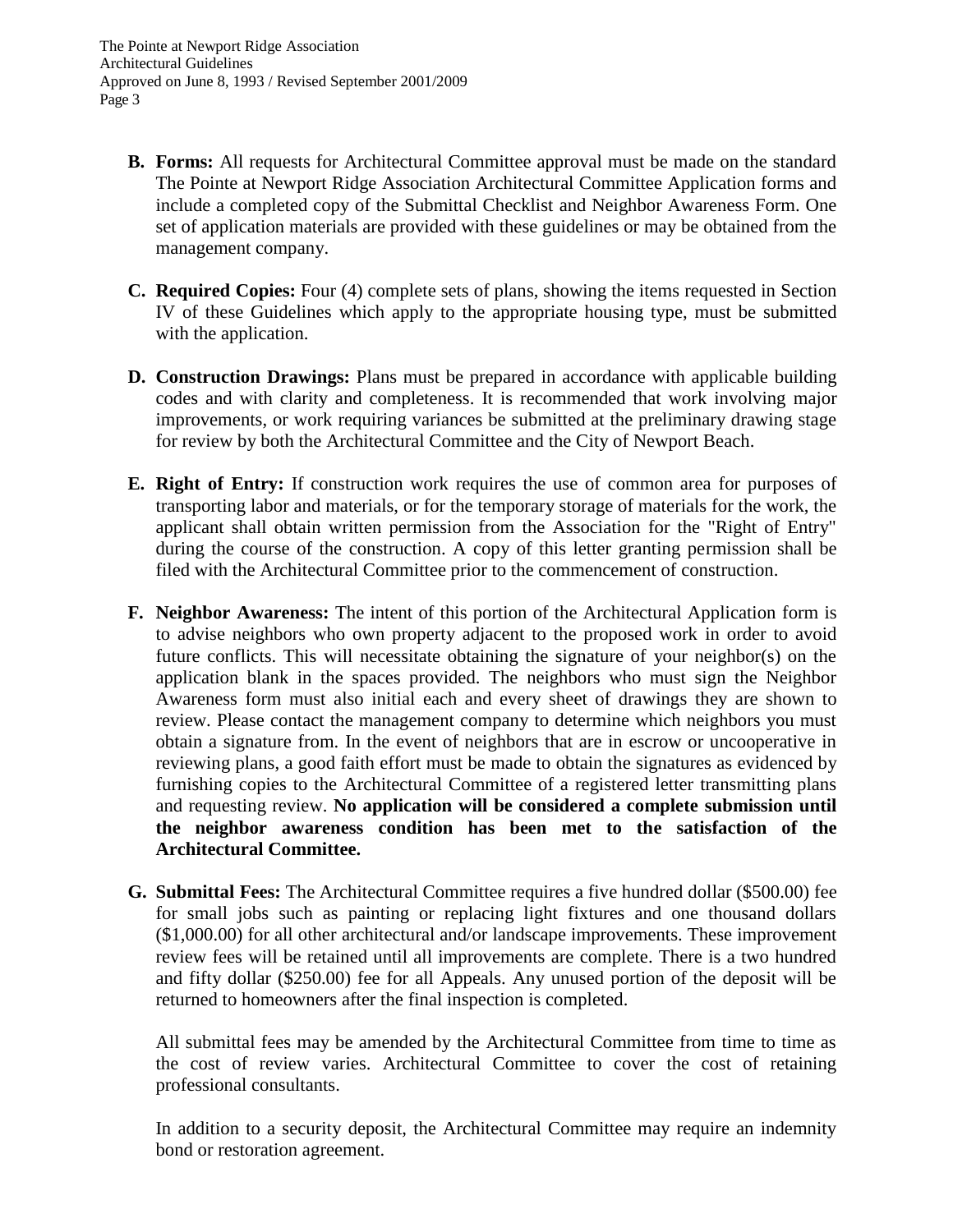- **H. Incomplete Submittals**: To avoid unnecessary delays and expenses, the Architectural Committee shall not accept incomplete submittals for consideration. Incomplete submittals shall be returned to the applicant along with a copy of the checklist noting the area of deficiency.
- **I. Non-Liability:** Plans and specifications are not approved for (a) engineering design, (b) compliance with zoning and building ordinances, and other applicable statutes, ordinances or governmental rules or regulations, (c) compliance with the requirements of any public utility, or (d) any easement or other agreement, or (e) preservation of any view. By approving such plans and specifications neither the Architectural Committee, the members thereof, the Association, the Owners, the Board, Management Agent nor Declarant, assume liability or responsibility therefore, or for any obstruction or impairment of view caused or created as the result of any Improvements approved by the Architectural Committee. (Article IV Section 4.05 of the CC&R's.)
- **J. Disposition:** Upon approval, disapproval or in the event the Architectural Committee requests clarification or additional information, all submissions shall be distributed as follows:
	- 1. One plan shall be retained by the Architectural Committee as its working copy.
	- 2. One approved plan shall be placed in the Association files.
	- 3. Two approved plans shall be returned to the owner who shall be required to maintain the same at the work site during the course of construction until such time as a final inspection has been made by the Architectural Committee or its designated representative.
	- 4. Disapproved plans or those requiring clarification or additional information shall be returned to the Owner. Said plans shall be included in subsequent submittals.
- **K. Time Period:** Work must commence within one hundred-twenty (120) days of approval or the Architectural Committee may void this approval and require new submission for review. Except for front landscaping, which must be installed within one hundred eighty (180) days following the homeowner's close of escrow, all works of improvement shall be completed within one (1) year after the date of approval, unless otherwise specified in writing by the Architectural Committee.
- **L. Inspection:** Within forty-five (45) days following the completion of the improvement as indicated on the "Approved" copy of the drawings and specifications, the owner/applicant shall notify the management company and submit the Notice of Completion Form on page five of the Architectural Improvement Application for final inspection and approval. If no inspection is made within forty-five (45) days, work will be deemed completed in compliance with approved plans and specifications (Article IV Section 4.07).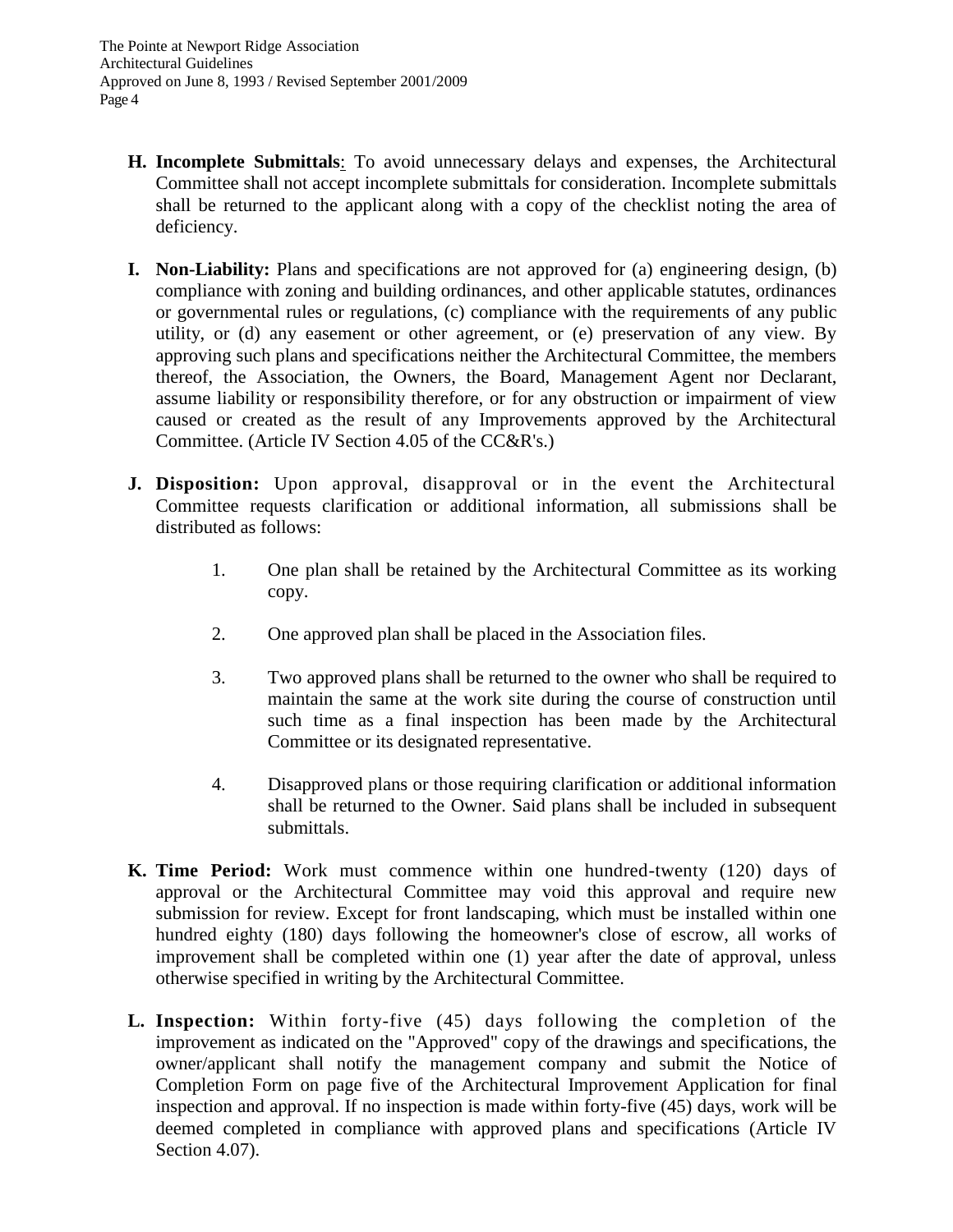- **M. Appeals:** In the event plans and specifications submitted to the Architectural Committee are disapproved thereby, the party or parties making such submission may appeal in writing to the Board. The appellant should check with the management company for appeal forms. The written request must be received by the Board not more than fifteen (15) days following the final decision of the Architectural Committee. The Board shall submit such request to the Architectural Committee for review, whose recommendation and supporting materials will be submitted to the Board. Within fortyfive (45) days following receipt of the request for appeal, the Board shall render its written decision. The failure of the Board to render a decision within said forty-five day (45) period shall be deemed a decision in favor of the appellant. (Article IV Section 4.06.)
- **N. Enforcement:** Failure to obtain the necessary approval from the Association may constitute a violation of the Declaration of Covenants, Conditions and Restrictions and may require modifications or removal of work at the expense of the Owner. (Article IV Section 4.09).
- **O. Violation:** All residents have the right and the responsibility to bring to the attention of the Architectural Committee any violations of any provisions or guidelines which the Board of Directors has adopted.
- **P. Amendments:** These guidelines along with the provisions set forth in the CC&R'sform the basis and criteria for evaluation of plans and specifications submitted for review and approval by the Architectural Committee. Any condition or material not defined in the Association Management Documents shall become a matter of discretionary judgment on the part of the Architectural Committee acting in good faith on behalf of the best interests of the Association as a whole.

The Architectural Committee may at its discretion from time to time amend the design guidelines for the purpose of more fully defining their original intent.

#### **III. GENERAL CONDITIONS OF APPROVAL**

The following shall be the conditions of any architectural approval and shall be incorporated by reference only as the approved plans or Architectural Committee's letter of approval. It shall be the responsibility of the owner of the residence on which an approval was granted to insure that these conditions are enforced upon all persons or firms used, engaged or employed in carrying out any operation or trade in conjunction with said improvement.

- **A. Signs:** No signs shall be displayed on any residence other than a sign advertising the property for sale and/or as permitted by the CC&R's. This includes tradesmen's, contractor's, and installer's signs of any type, including the signs identifying the residence as the site of their activities of operations.
- **B. Hours of Operations:** All operations shall be carried on between the hours of 7:00 a.m. and 5:00 p.m. on Monday through Friday and 8:00 a.m. and 1:00 p.m. on Saturday, Sundays, and holidays. In the event County ordinances are more restrictive, the County ordinances shall prevail.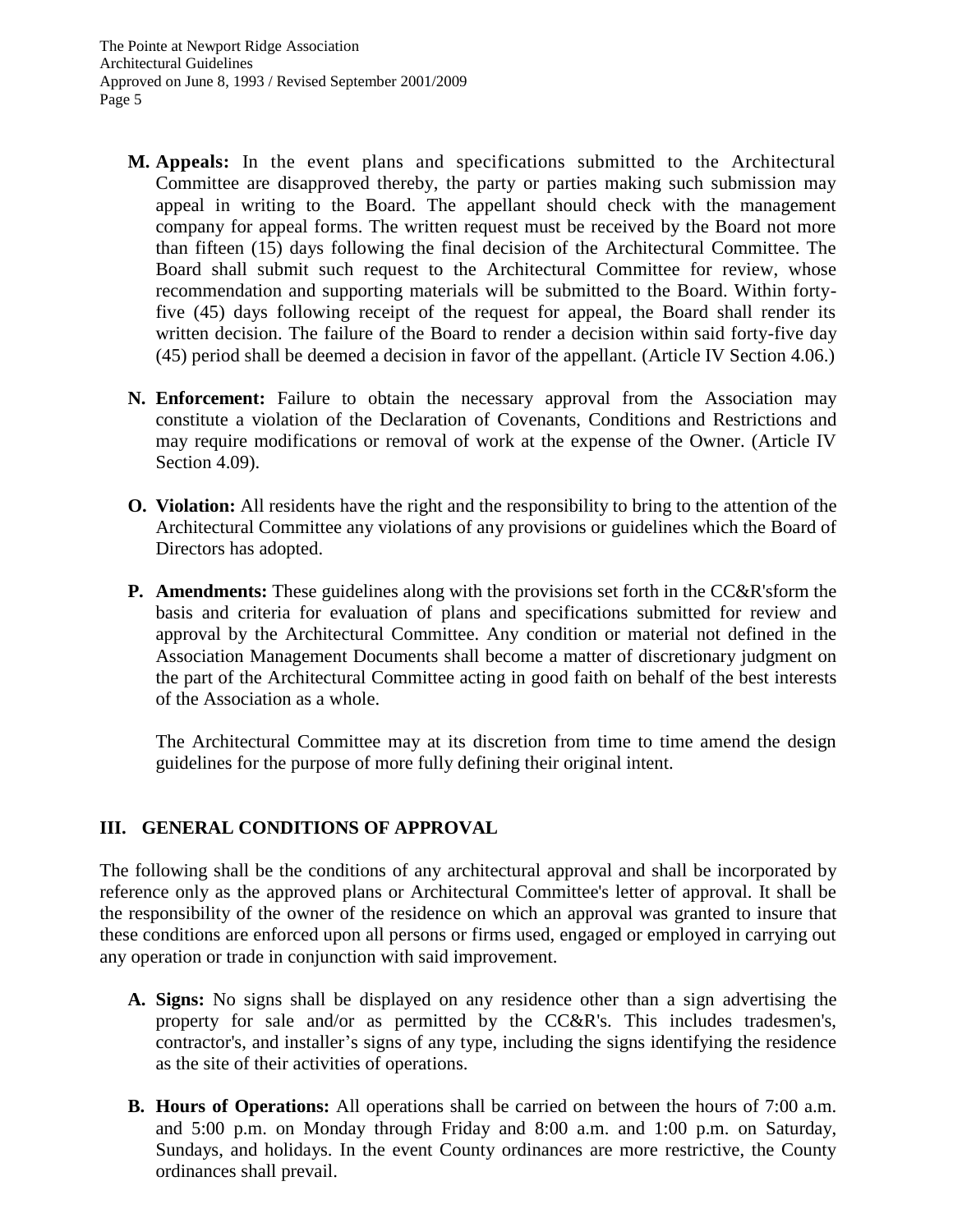- **C. Temporary Structure:** No structure of a temporary character will be permitted to remain on any lot without the written approval of the Architectural Committee.
- **D. Streets and Walkways:** No construction debris or materials such as sand or bricks may be permitted to remain on the streets or walkways. All items of such nature must be stored on the owner's lot. In the event that any materials are delivered and deposited on the streets or common areas, the owners will be held responsible for the costs involved in cleaning and/or restoring the common areas, streets and walkways. The Association reserves the right to clean the streets and bill the responsible owner for costs or deduct such costs from security deposits no earlier than thirty (30) days after written notice to the owner.
- **E. Maintenance of Improvements:** The repair and maintenance of any work or improvement will be the responsibility of the installing owners or subsequent owner.
- **F. Conditions Not Covered:** Any condition not covered or material not contained within these Guidelines shall become a matter of judgment on the part of the Architectural Committee.
- **G. Construction Equipment:** The parking of trucks, concrete mixers, trailers, trash bins, compressors and other types of construction equipment on streets, or common areas for a period greater than seventy-two (72) hours is prohibited. The owner shall be financially responsible for any equipment removal or necessary repairs caused by equipment which the Board of Directors or the Architectural Committee deems necessary.
- **H. Drainage:** There shall be no interference with the rain gutters, downspouts, or other drainage systems (whether surface or subterranean) originally installed by the developer, or any other interference with the established drainage pattern over any lot, condominium, or common areas within the residential area, unless an adequate provision, previously approved in writing by the Architectural Committee, is made for property drainage.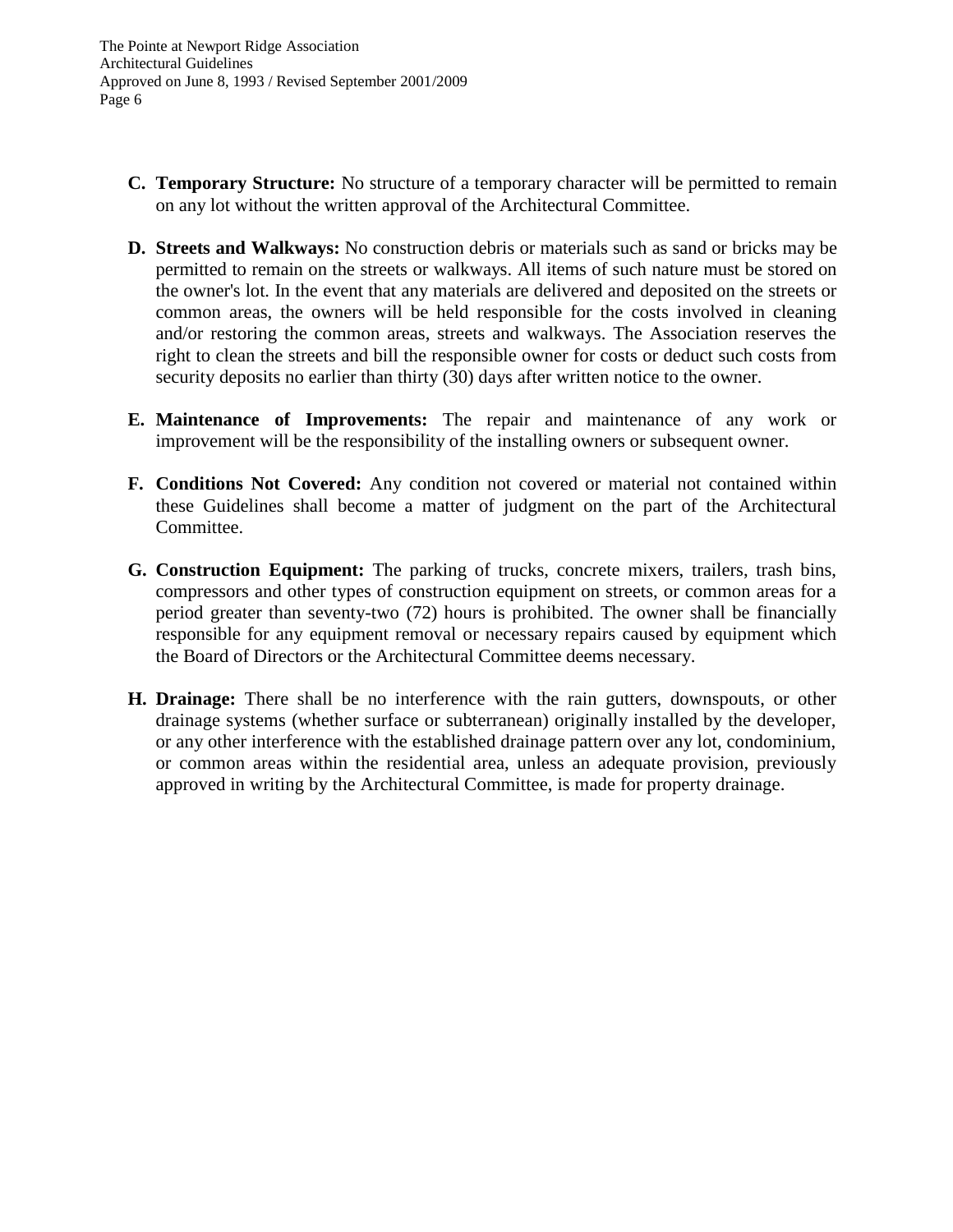### **IV. SUBMITTAL REQUIREMENTS**

In addition to the general submission procedures described in Section II of these Architectural Guidelines, Owners within the Development, other than Declarant, shall comply with the following submission guidelines:

### **A. Submittal Checklist:**

There are four parts to the Submittal Checklist attached. The first part lists the submittal requirement for All Improvements which must he included with any and all submittal requests. The second part lists the submittal requirement for Landscape Improvements (e.g. plant material. hardscape. spa and pool, and fences and walls). The third part lists the submittal requirements for Exterior Improvements (e.g. trellis, gazebo, sunshade, balcony, window, door treatment, gates visible from the Street and exterior color or material changes). The fourth part lists the submittal requirements for Interior/Exterior Improvements (e.g. room additions or conversions).

If you are applying for landscape improvements, you must submit all of the items listed under the Landscape Improvements part of the checklist. If you are applying for exterior improvements such as trellis or a gazebo, you must submit all of the items listed under the Interior/Exterior Improvements part of the checklist. If you are applying for room addition or conversion, you must submit all of the Items listed under the Space Improvements part of the checklist.

If you are applying for improvements involving items related to more than one part of the checklist, you must include all of the items for all of the parts of the checklist related to the improvements you are applying for. For example, if your request involves a landscape plan with a gazebo or shade structure you must submit items required for both the Landscape Improvements and Exterior Improvements parts of the checklist.

All applications shall include the items listed under the All Improvements part of the checklist.

#### **B. Minimum Submittal Requirements**

When required by the checklist, each type of drawing submitted must include the minimum amount of information listed below:

#### **1. Plot Plan/Blueprints**

- a. Show lot lines accurately as to length, angles and amount of curve. Show all existing and proposed buildings, structures, fences, walls, sidewalks and other improvements; indicate all required setbacks, easements, and top or toe of slopes.
- b. Show all dimensions on work to be considered, distances between existing and proposed work and distances between proposed work and property lines, setback lines and slopes.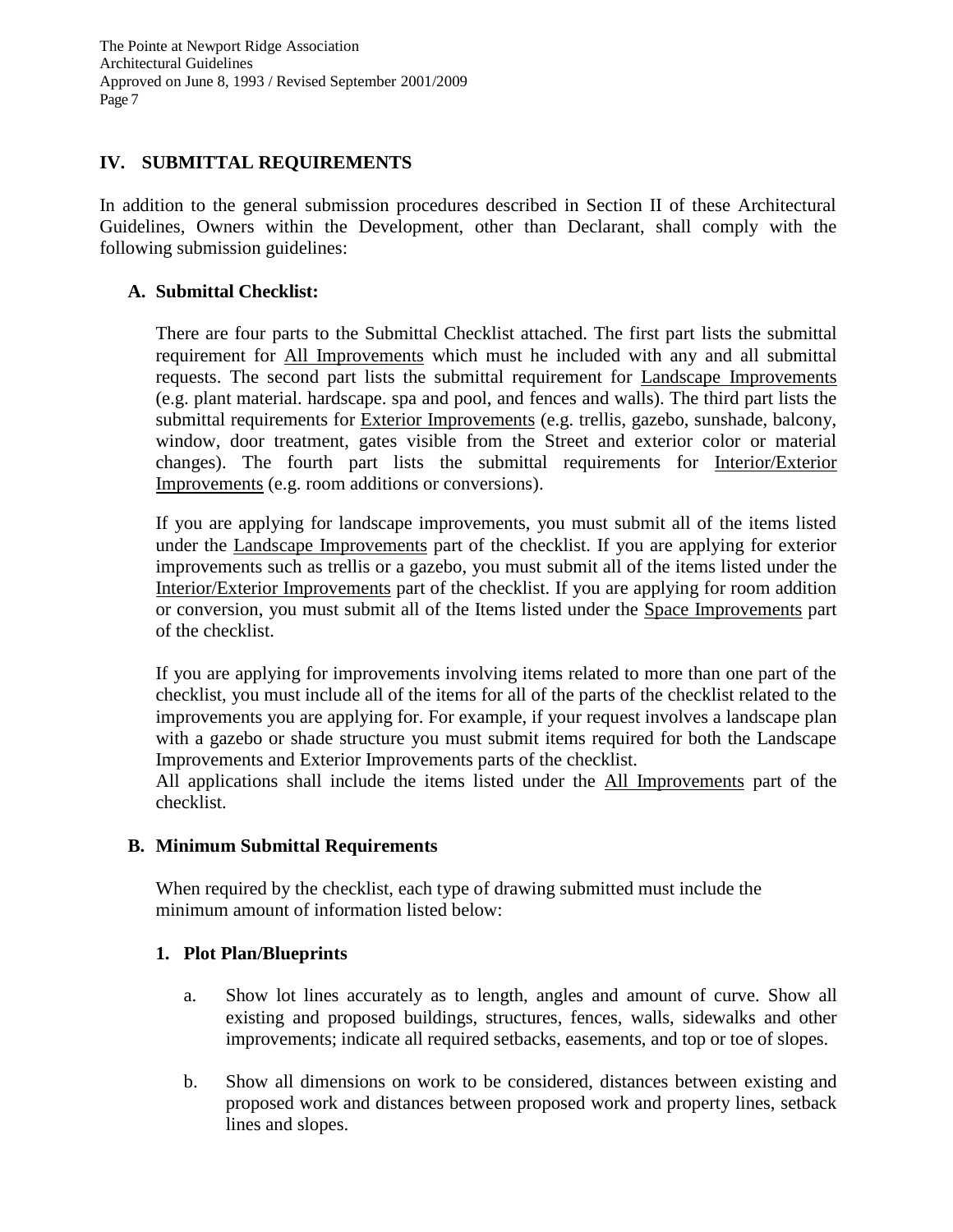- c. When the proposed improvements involve changing existing grades by more than 1'-0" or changing existing drainage, show contours or spot elevations, flow lines, finish grades and proposed drainage systems. Drawings for proposed improvements changing existing drainage shall be prepared by a registered civil engineer or licensed landscape architect.
- 2. **Landscape Plans:** (may be included as part of Plot Plan/Blueprints)
	- a. Include proposed walkways and other hardscape, planting areas and plant names, size and shape, decks, fences and walls, stairs, trellises, arbors, gazebos, spas, ponds, fountains, ornamental rocks, barbeques, fireplaces, courts, play equipment, apparatus and yard lighting.
	- b. Proposed fences and wall drawings shall note materials, colors and dimensions. Heights shall be noted in relation to the immediate ground elevations.
	- c. Pool and spa plans shall include the location, size and sound mitigation treatment of all mechanical equipment.

#### **3. Exterior Elevations:**

- a. Provide exterior elevations of all proposed structures including trellises, gazebos, fireplaces and shade structures. When the proposed improvement is attached to the existing home, show the existing elevation in relation to the proposed improvement.
- b. Note all finish materials, colors and textures of proposed work. Note if proposed finishes and materials are to match existing finishes and materials.
- c. If the proposed finish materials or colors are to be different than those of the existing structure, a color and material board must be included clearly depicting the materials and/or colors that are to differ.

#### **4. Floor Plans:**

- a. Indicate all walls columns, openings and any condition or feature that will affect the exterior design of the structure.
- b. Show dimensions of proposed work and related existing work; indicate relationship.
- c. Delineate all parts of the exterior that cannot be shown on elevation drawings.
- d. Identify square footage of proposed work and existing work.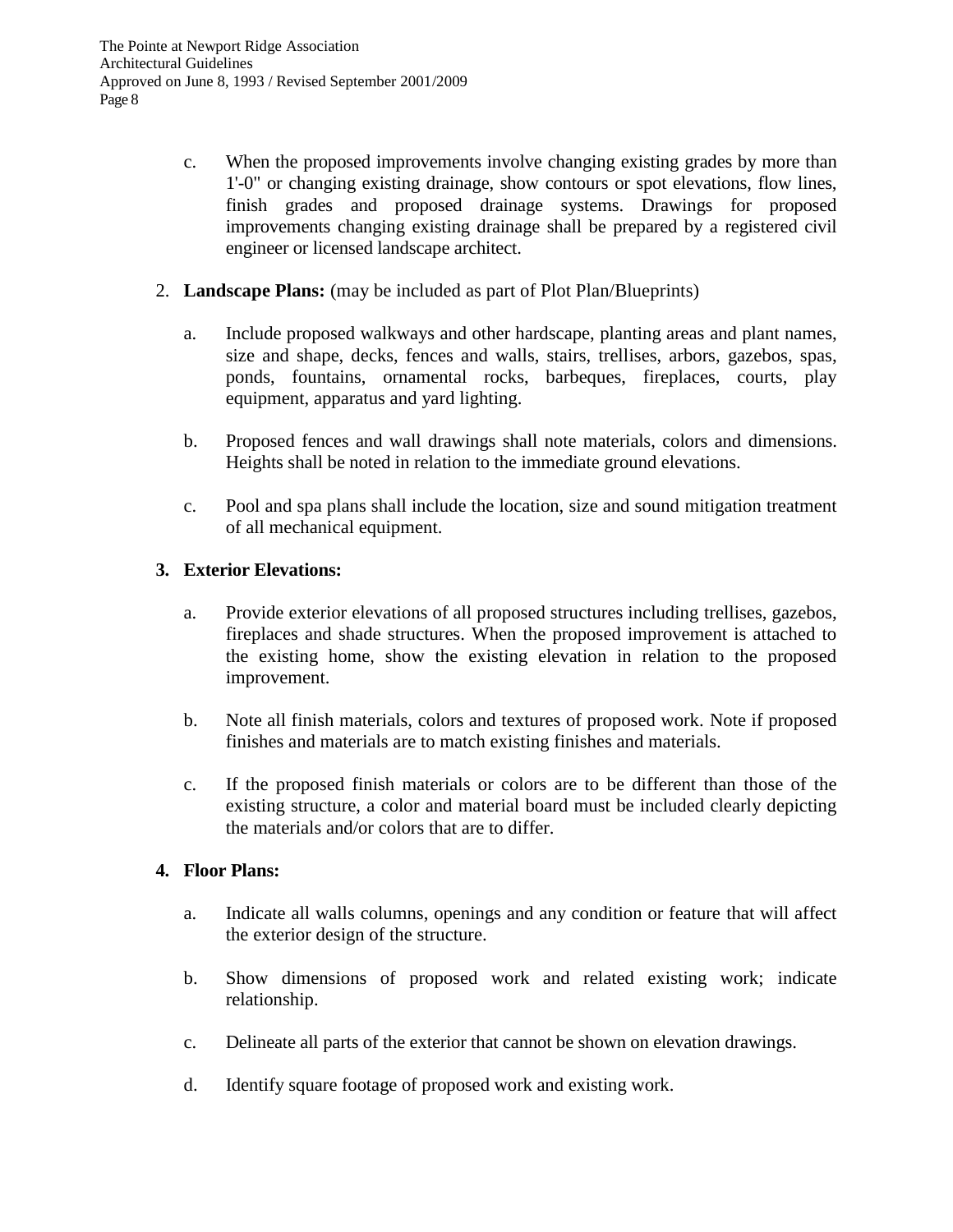#### **5. Roof Plan:**

- a. Show all existing and proposed roof surfaces. Note pitches and overhangs.
- b. Call out existing and proposed roof materials and colors.

#### **6. Mechanical and Solar Energy Plans:**

a. Include all mechanical devices exposed to the exterior and all solar collectors, racks, storage facilities and distribution components.

#### **V. SITE DEVELOPMENT GUIDELINES**

The following site development guidelines shall apply to all improvements, except such work undertaken by Declarant (Article XV, Section 15.15):

#### **A. Workmanship:**

All works of improvement shall be performed in a manner consistent with the guidelines of the existing structures, fences or common area improvements. Any work deemed by the Architectural Committee as not meeting the guidelines shall be reworked to meet those guidelines or removed and the building or common area restored to their condition prior to commencement of the work by the owner. In the event the owner refuses to rework, remove, and/or restore as called for above, the Architectural Committee shall request the Board of Directors to cause such rework, removal, and/or restoration and the cost thereof shall be assessed to the owner as provided in the Bylaws of The Pointe at Newport Ridge Association (Article X Section 10.02 — Enforcement).

#### **B. General Development Guidelines:**

#### **1. Heights:**

- **a. Dwellings:** Heights of improvements other than landscaping shall be restricted to the maximum height of the existing structure and must be compatible with the intent of the existing structure with respect to massing and enclosure.
- **b. Other Structures:** Maximum height of the occupiable area of all other structures including patio structures, trellises and gazebos shall be limited to ten (10) feet in height. All portions of proposed structures that are decorative and unoccupiable and exceed the ten (10) foot limit are subject to review and may be permitted.
- 2. **Setbacks:** Minimum setback guidelines for the community are established in conformance with the applicable City of Newport Beach building and zoning codes. These guidelines affect all improvements including without limitation, buildings, outbuildings, garages, carports, pools, recreation facilities, parking areas, awnings, patio covers, balconies, stairs and decks. In the case of irregular shaped lots or flag lots, the Architectural Committee may establish front, side and rear yard setbacks,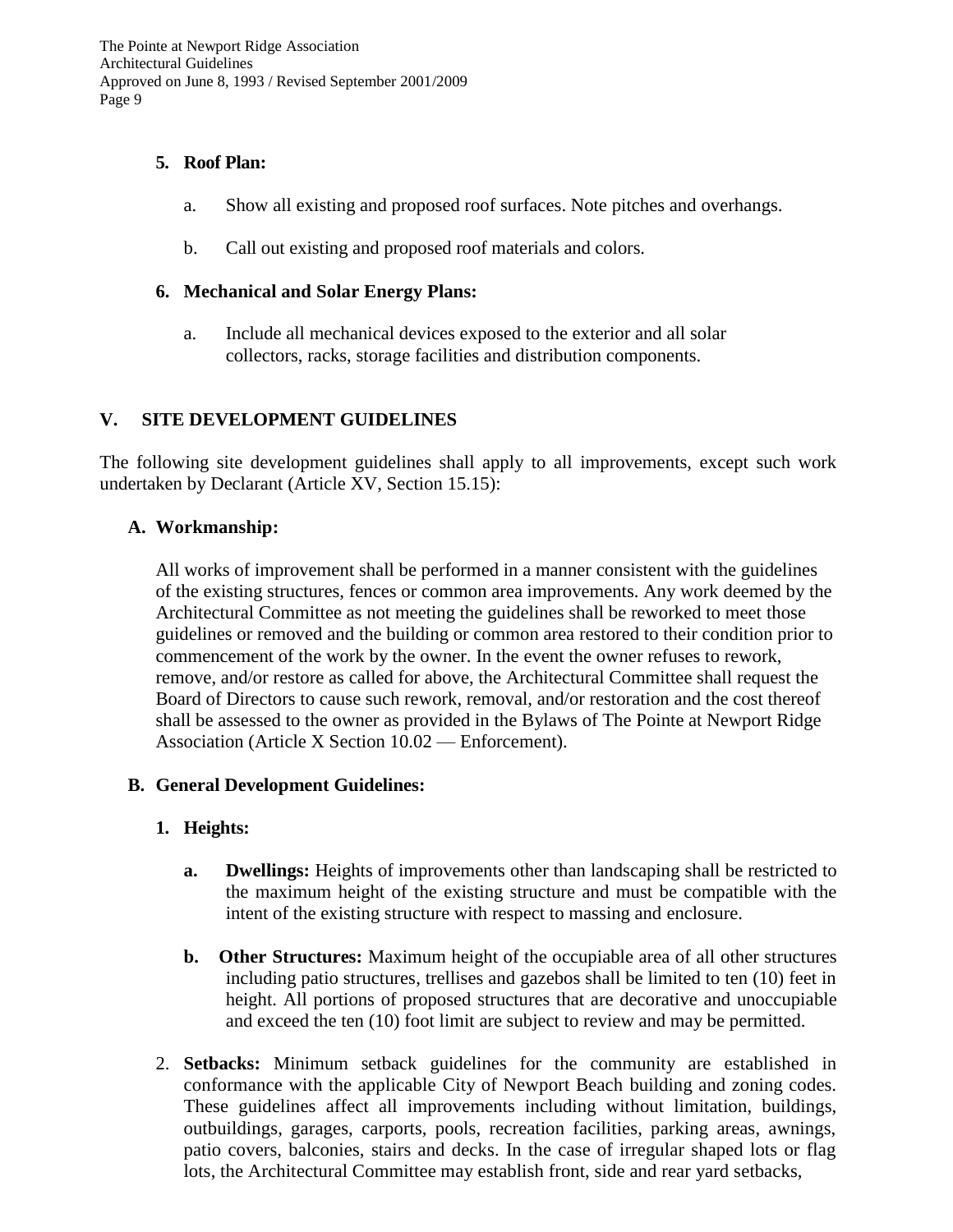consistent with the approved minimum guidelines, to allow alternative siting of improvements. Freestanding structures shall occupy the lesser of a maximum of 10% of rear yard area of 150 square feet. The rear yard area shall be measured from the back of the house to the rear and side property lines. All freestanding structures regardless of size require approval from the Architectural Review Committee.

- **3. Fireplaces & Chimneys:** No chimney may extend higher than the minimum height as required by the Building Code of the City. Proof of City of Newport Beach inspection certificate required.
- **4. Fences and Walls:** Fences, walls, and gates shall not be installed, removed, reconstructed, or modified as to structure, finish or color without the prior written consent of the Architectural Committee. Double walls constructed side by side shall not be permitted. Fences, walls and gates shall not exceed six (6) feet in height. Retaining walls are subject to the approval of the Architectural Committee. Such approval shall be as to the aesthetic appearance of the wall but shall not be deemed to warrant or approve in any manner the engineering or structural design of the wall. Structural framing and/or unfinished sides of fences or walls shall not be exposed to any public right of way, common area or other lot. Side return walls shall be masonry with wood or wrought iron gate, however all walls fences and gates must property screen any element as required in these guidelines.
- **5. Planter Walls:** Building materials used to construct decorative planters should blend in and compliment the style of the home and existing walls or fences. These materials are subject to the Architectural Committee's approval.
- **6. Antennae:** No radio station or short-wave operators of any kind shall operate from any lot or dwelling unit. No outside antenna shall be constructed, erected or maintained at any time on any lot, unless they are contained within a building or underground conduits. Appliances or installations upon roofs of structure, except for solar panels or other appliances installed by the builder, shall not be permitted unless they are approved by the Architectural Committee. All electrical, mechanical or other equipment on any roof of any building in the properties shall be completely screened, so as not to be visible from any portion of the properties, the Public Parcel, or any other point outside the properties (See CC&R's Article IX, Section 9.10).
- **7. Satellite Dish:** No satellite "dish" antenna shall be constructed, erected, altered, placed, or permitted to remain on any Lot without the prior written approval of the Architectural Committee. The size of the satellite antennae must be compatible in scale with its location. Further, satellite "dish" antennae will not be approved by the Architectural Committee unless the dish is reasonably screened from view by adjacent Lots with the use of fences, hedges, or other appropriate plant materials chosen by the owner and approved by the Architectural Committee. The satellite antennae must be screened by landscape which is, or will be, located solely on that owner's Lot. The antennas designed to look like patio umbrellas must also receive approval under these criteria.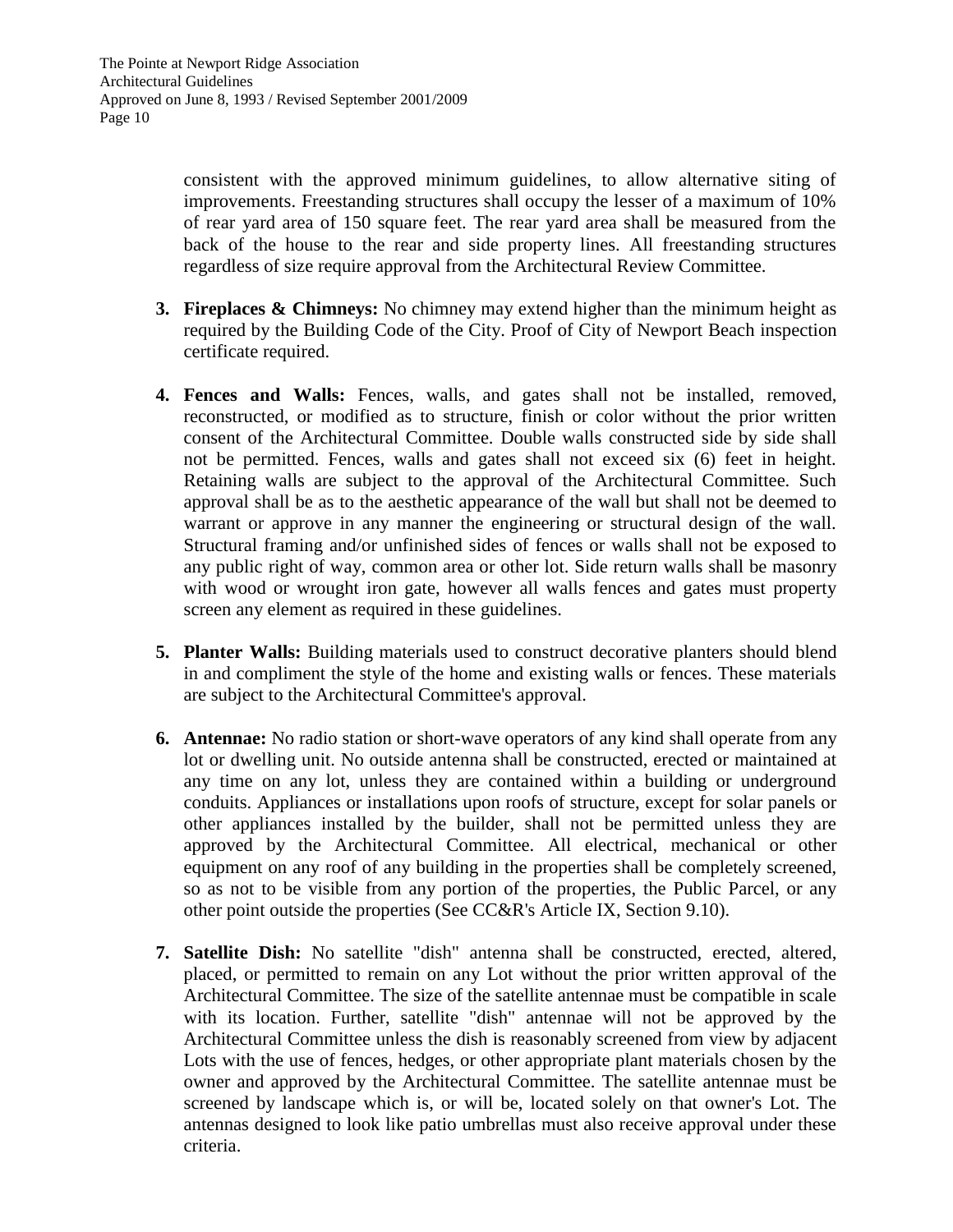The goal of the Architectural Committee will be to balance the aesthetic requirements of the community with the reasonable functionality of the satellite dish. The Committee shall:

- a. Strive to prohibit the location of the dish from the front yards or portions of the roof that face the front yard.
- b. Require reasonable screening of the dish from view by other surrounding properties where the dish is approved for the roof. Such screening shall be accomplished, for example, by modifying the roof in order to inset the dish into the existing roof line or by augmenting the roof structure such that it remains consistent with the existing form of the roof.
- c. Require reasonable screening of the dish from view by surrounding properties where the dish is located in the yard of a Lot. Such screening shall be accomplished in order of priority by:
	- (1) Lowering the grade elevation of the pad supporting the dish such that the top of the dish shall not exceed the height of any existing opaque perimeter Lot wall or fence.
	- (2) Installing landscape materials around the dish to screen the dish from view.
	- (3) Installing walls/fences around the dish to screen the dish from view.
	- (4) Combination of the above.
- d. Operate in good faith and in the best interests of the community in reviewing applications for satellite dishes. The Committee shall require reasonable mitigation of the visibility of the dishes in order to promote aesthetic compatibility of the dishes with the surrounding properties. If it is determined by the Committee that satellite dishes are regulated by City, State, or Federal Agencies such that these or other architectural guidelines of The Pointe at Newport Ridge Community Association may be limited in their enforceability, the adoption of these guidelines shall not be construed as an absolute obligation of the Association to litigate the enforceability of its architectural guidelines for satellite dishes.
- e. All architectural applications concerning satellite "dish" antenna shall:
	- (1) Include plot plans showing the location of the antenna in relation to adjoining structures;
	- (2) Specify the "dish's" shape, height, width, diameter, and shall include a photograph or drawing of the antenna; and
	- (3) Include a landscaping or fence plan showing the type, locations, elevation, and color (in the case of a fence) of trees, bushes, shrubs, plants, hedges or fences designed for the purpose of screening the dish.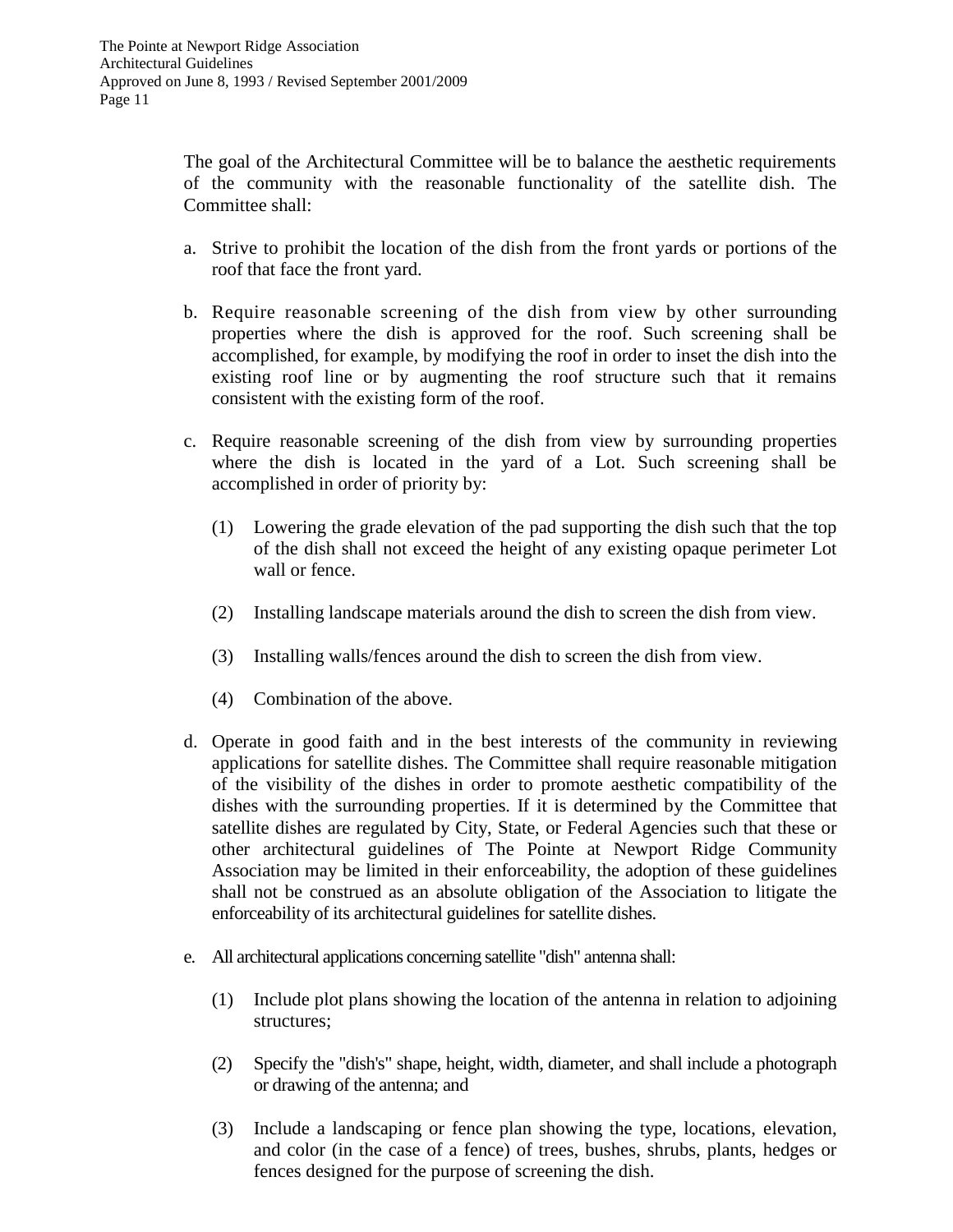The Association will determine if the screening chosen by the homeowner is appropriate by considering the following criteria:

- (1) The effect of the "dish's" location on neighboring property;
- (2) The location and heights of the "dish" with respect to visibility, color scheme and aesthetic beauty;
- (3) Whether the "dish" conforms and is "in harmony" of external design with the surrounding and neighboring structures; and
- (4) The location of the "dish" in relation to the topography, surrounding and natural obstructions, grade and finished ground elevation of the neighboring property.
- **8. Door and Window Coverings:** No screen door shall be permitted on any front or main entry door. No aluminum or metal awnings, or coverings shall be permitted over windows or patios. Windows shall not be covered with unsightly material such as aluminum foil, paint, etc. (See also CC&R's Article IX, Section 9.13 — Window Covers).
- **9. Exterior Lighting:** No exterior lighting shall be placed or maintained upon any lot so as to cause an unreasonable glare or illumination upon any other private or common lot.
- **10. Clothes Lines:** Outside clothes lines shall not be erected, unless they are placed and maintained so as not to be visible from neighboring properties. (See also CC&R's Article IX, Section 9.09 — Unsightly Items).
- **11. Vehicles:** (See CC&R's Article IX, Section 9.05 Vehicles).
- **12. Patio Structures, Sun Shade and Gazebos:** All patio structures, sun shades and gazebos shall be constructed according to the approved beam, rafter and footing specifications of the local building ordinance. Patio covers must be constructed with materials approved by the Architectural Committee that are consistent with the existing dwelling unit materials. Patio covers and patio cover columns of stucco or wood shall be painted to match the color of the house, or house trim. Side elevations of shade structure shall not be enclosed in any manner, except in the case where a wall of a dwelling forms a natural enclosure to some or all portions of a side elevation.
- **13. Sundecks:** No sundecks are permitted on or over any portion of a second story roof (e.g. crow's nests, etc.). Floor heights for decks are limited to those of the existing second floor living levels. All sun decks shall be directly accessible from living unit levels. A sundeck is further defined as a balcony, open porch, etc., which is attached to the house at second floor level height.
- **14. Exterior Colors:** Exterior colors of all existing improvements shall not be changed or altered without the consent of the Architectural Committee.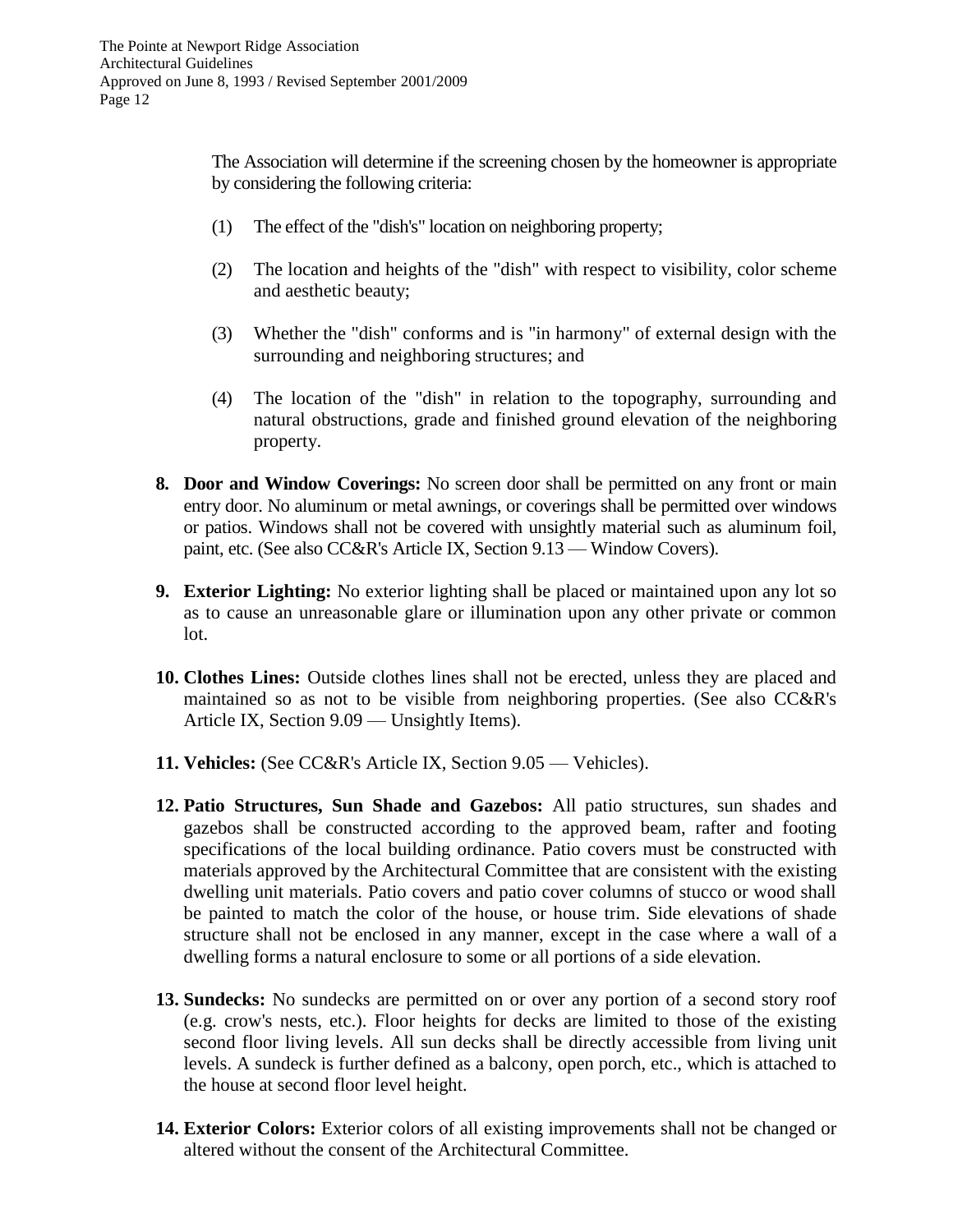- **15. Flagpoles:** The design, material and installation of flagpoles shall be subject to the review and approval of the Architectural Committee.
- **16. Mechanical and Solar Devices:** All mechanical equipment exposed to the exterior, including pumps, heaters and air-conditioning compressors, and solar devices including collectors shall be subject to review and approval of the Architectural Committee. The design of the proposed solar panel/mechanical device shall be integrated into the roof design of the building and be flush with the existing roof slope. Frames must be colored to complement roof. Natural aluminum frames are prohibited.All mechanical equipment exposed to the exterior shall be located in a manner to minimize visual impact.
- **17. Basketball Backboards:** The location of basketball backboards shall be subject to review and approval by the Architectural Committee. Plexiglas backboards are approved, but placement must be approved by the Architectural Committee. Freestanding basketball backboards must be stored out of view when not in immediate use. Retractable backboards must be retracted out of view. Use of basketball equipment shall be limited to 9 a.m. to 7p.m. Backboards, including all attachments and mounting devices, shall be maintained by painting or staining as required by the Architectural Committee. Any backboard attachment not maintained to the satisfaction of the Architectural Committee shall be removed by the owner at the request of the Architectural Committee. Moveable freestanding backboards are allowed but must be stored out of view while not in immediate use.
- **18. Playground Equipment:** Design of all proposed playground equipment shall be subject to height limit requirements and must be reviewed and approved by the Architectural Committee.
- **19. Paving Materials:** All exterior paved areas exposed to street right- of-way shall be of materials and colors consistent with existing treatments and approved by the Architectural Committee.
- **20. Holiday Decorations:** All exterior holiday decorations and lights must be removed within thirty (30) days of that particular holiday.

#### **C. Landscaping and Pool Guidelines:**

**1. Exhibit A, APPROVED PLANT MATERIAL:** contains a list of plant material approved by The Pointe at Newport Ridge Association that has been selected based on visual and aesthetic considerations only. No representation, explicit or implicit is made as to the soils suitability or disease resistance of the attached list of plant material. Newport Ridge and the surrounding area are not "thematic" in their landscape treatment. The list of approved plant material is intended only as a starting point. Owners are encouraged to select plant material suitable to the general environment and appropriate to the area. The use of "exotic" (e.g. cactus, etc.) landscape material is specifically discouraged.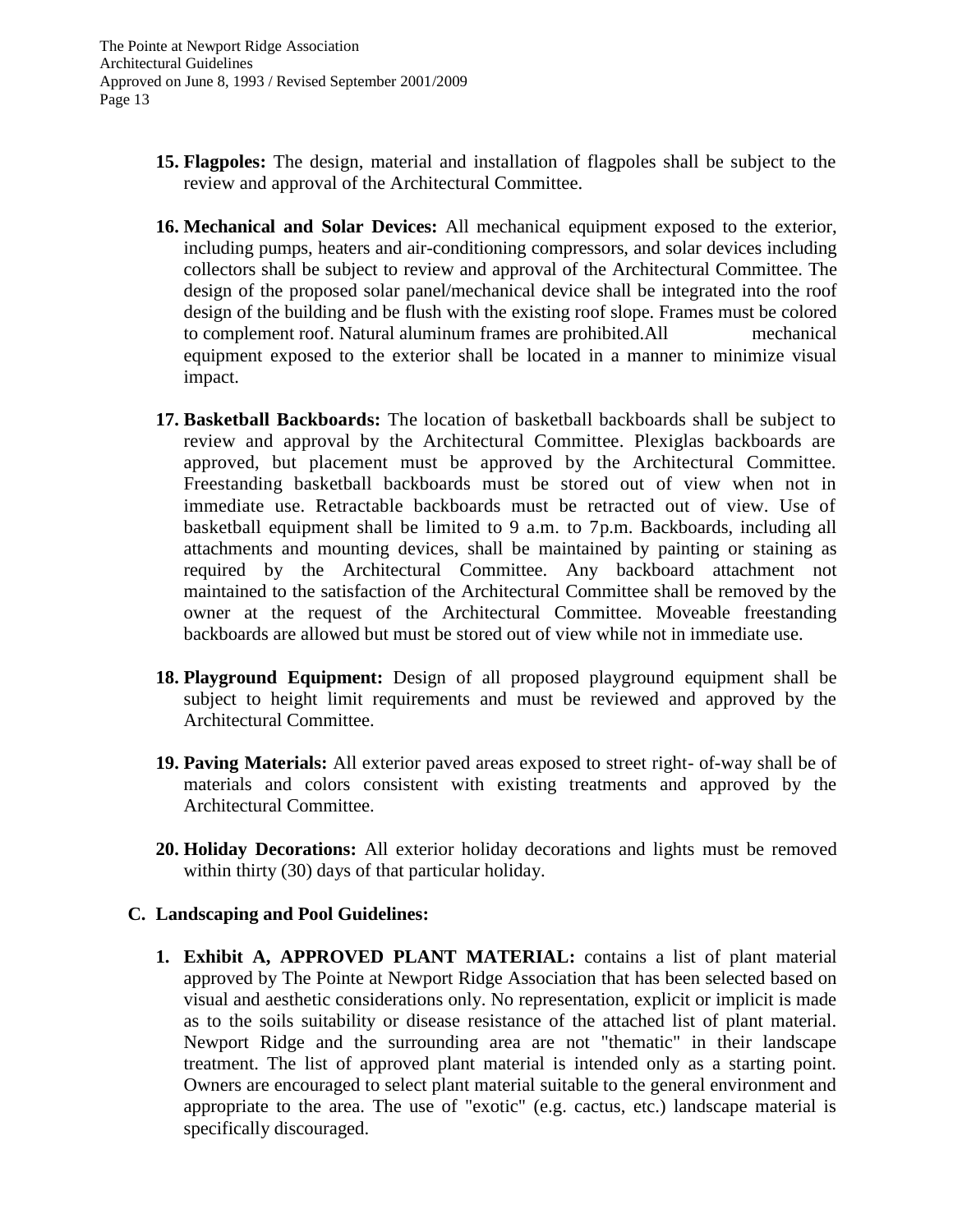- a. The Architectural Committee shall have the right, but not the obligation, to require any owner to remove, trim, top or prune any bush, tree, shrub or plant which in reasonable belief of the Architectural Committee detracts from the appearance of the Community.
- b. Each owner agrees that the established drainage pattern over the lot from and to the adjoining or other lots will not be interfered with, or that adequate provisions for proper drainage will be made in the event it is necessary to change said established drainage.
- c. All owners of lots shall continuously maintain and properly water any slope on their owner lots. All improvements located within the slope areas, such as landscaping and sprinklers shall be maintained in a safe condition and a state of good repair. Any re-planting of slope area must be approved by the Architectural Committee.
- d. Each owner of a lot shall keep shrubs, trees, grass and plantings of every kind on his lot, neatly trimmed, properly cultivated, irrigated and free of trash, weeds and other unsightly materials.

#### **2. Pool, Spas, Hot Tubs, Ponds and Fountains:**

- a. Pool, spas, hot tubs, ponds and fountains shall be subject to review by the Architectural Committee.
- b. All accessory equipment, except solar collector panels, shall be located, screened, or recessed in such a manner so as not to be viewable from any lot or street. Solar collector panels shall be located in a manner to minimize visual impacts.
- c. Heaters shall be stackless or low profile in configuration.
- d. Solar collector panels including racks and distribution components shall be subject to Architectural Committee review and approval as to materials, method of installation and exposure of any portion thereof.
- e. All installation shall be located, sound controlled and maintained in such a manner so as not to unreasonably disturb residents of other lots. The Architectural Committee shall have the right, but not the obligation, to require any owner to repair or restore any installation to quiet operation or restrict its use or operation if in the reasonable opinion of the Architectural Committee, continued use or operation disturbs residents of other lots.

#### **D. General Materials and Color Guidelines:**

**1. Architectural and Structural Elements:** Exterior plaster or stucco will be the primary wall surface material with a smooth or raked finish texture. Heavy textures such as spanish lace, swirl or heavy trowel are prohibited. Wall finish colors shall be selected from the approved color palette. Accent materials and colors used to complement the stucco are allowed and encouraged in moderation.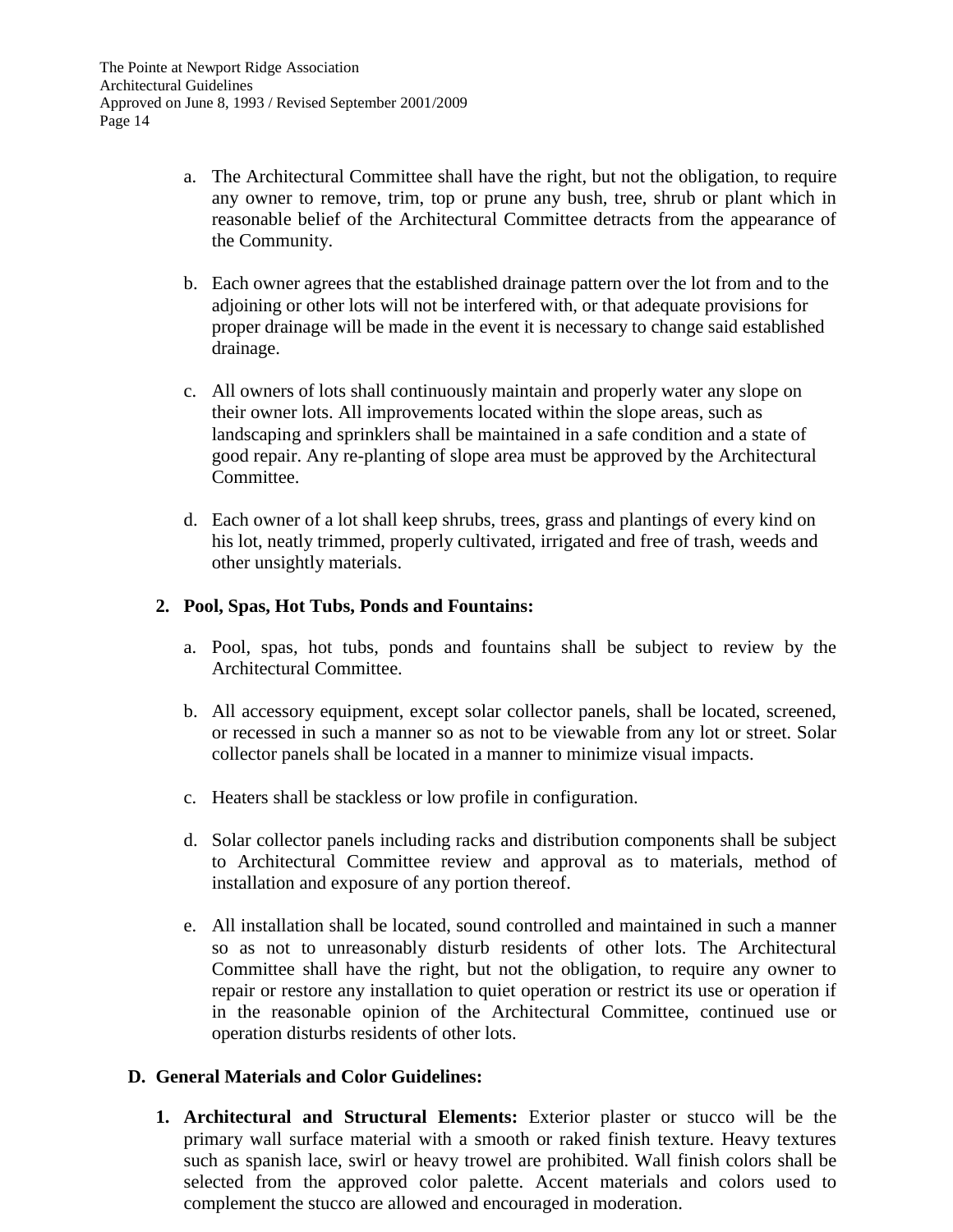Wood trim shall be stained with semitransparent-stains or painted as accents. The use of tile, brick, stone and masonry are permitted as design accents and trim.

**2. Patio Structures, Sunshades, Trellises, Gazebos and Sundecks:** Structures including overhead elements shall be of wood construction. Vertical support members may be wood, stucco, or masonry to relate to existing structures.

Roofing materials shall match the roof material of the dwelling or be open wood beams.

Structures of exposed metal and roofing materials of gravel, built up roofing, asphalt shingles or shakes, composition roofing plastic, fiberglass and metal are prohibited.

**3. Walls and Fences:** Approved materials for walls and fences other than the Perimeter Walls shall include masonry material or stucco covered fences, brick or painted wrought iron.

Chain link, or other types of woven wire, including, but not limited to plastic coated wire, aluminum or sheet metal, plastic or fiberglass materials other than clear nonpatterned tempered glass or plexiglass, reed or straw-like materials, rope or other fibrous strand elements, concrete block, plain or painted, wood picket or split rail are not permitted.

**4. Color:** Color is intended to act as a primary theme-conveying element, and reflective of French architectural style. In general, the values should remain light, although darker or lighter accents are encouraged to highlight the character of the building, especially on balcony rails and moldings. The use of vinyl, aluminum siding, wood, masonite or similar siding is prohibited. Additionally, the use of rustic materials for primary wall surfaces (e.g., stone and brick) and dark earth tone colors are prohibited. Exterior colors of buildings shall match those applied by the original home builder and/or comply with the color palette approved by the Architectural Committee. Any change of color requires prior approval by the Architectural Committee.

The color of any stucco wall shall match the existing building immediately adjacent thereto. Wood and iron fences must be painted to match or complement the existing building color.

#### **E. Building Material Guidelines:**

#### **1. Exterior Building Walls:**

- a. Material allowed for exterior cover of building walls shall include any of the following:
	- 1. Brick or stone to match existing accents.
	- 2. Stucco, sand texture finish, color to match existing.